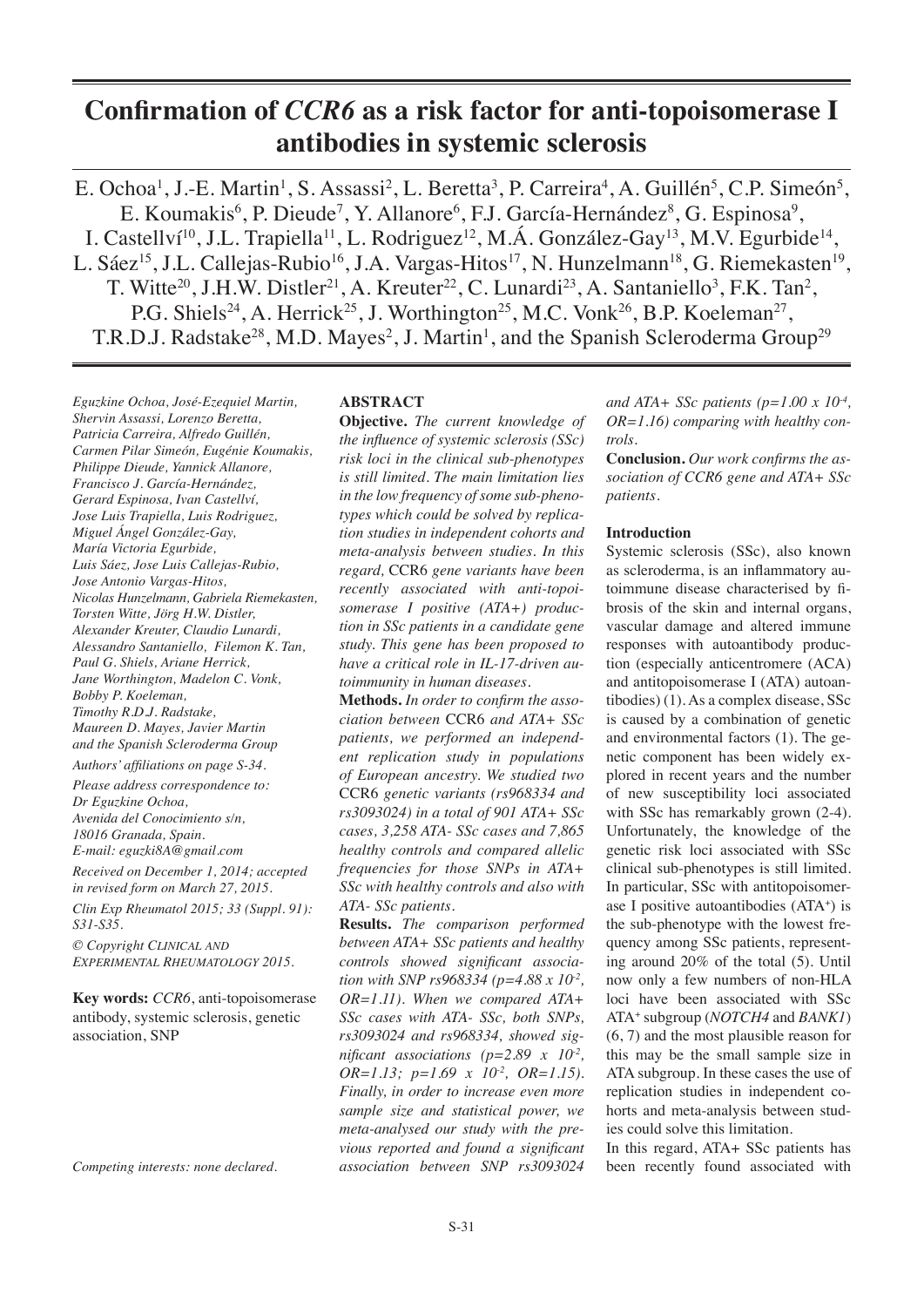two polymorphisms (rs3093023 and rs10946216) located in *CCR6* gene through a candidate gene study (8). This gene has a great relevance in autoimmunity because it encodes a chemokine receptor with an important role in B cell differentiation and migration during inflammatory and immunological responses (9). In addition, this gene has been associated with other autoimmune diseases like rheumatoid arthritis and Crohn's disease (10, 11) although not with all (12). Interestingly, a correlation has been found between one *CCR6* functional variant (CCR6DNP) and interleukin 17 (IL-17) serum levels in rheumatoid arthritis patients (11).

Despite significant association results found by Koumakis *et al.* in a candidate gene study, this work needs to be validated by an independent study. Thereby, in order to confirm *CCR6* as an ATA+ SSc susceptibility locus, we designed an independent replication study in populations with European origin and a meta-analysis with the previous data published (8).

## **Material and methods**

### *Subjects*

Our replication study included a total of 901 ATA+ SSc cases, 3,258 ATA-SSc cases and 7,865 healthy controls from nine cohorts of European descent (Spain, Germany, The Netherlands, USA Italy and The UK) (4). SSc cases were classified based on their skin involvement into limited cutaneous SSc (lcSSc) or diffuse cutaneous SSc (dc-SSc) according to the criteria by LeRoy *et al.* (13). The clinical phenotype of patients with SSc was determined by the following clinical data: age, gender and presence of SSc-associated autoantibodies (ACA and ATA) (14). The control population cohort consisted of unrelated healthy individuals and was recruited in the same geographical regions as SSc patients.

Local ethics committees from all participating centres approved the study: Comité de Bioética del Consejo Superior de Investigaciones Científicas, Comitato Etico Azienda Ospedaliera Universitaria Integrata di Verona, Ethics Committee of the University Erlangen-Nuremberg, Local Ethics Committee

**Table I.** Pooled analysis of SNPs rs3093024 and rs968334 in samples with European origin.

| <b>SNP</b> | 1/2 | Subgroup                                | $\mathbf n$           | $P_{\text{MH}}$      | OR $(CI95%)$                       |
|------------|-----|-----------------------------------------|-----------------------|----------------------|------------------------------------|
| rs3093024  | A/G | Controls<br>$ATA + SSC$<br>$ATA - SSc1$ | 7,865<br>901<br>3.258 | 0.09<br>2.89E-02     | $1.09(1.0-1.2)$<br>$1.13(1.0-1.2)$ |
| rs968334   | T/C | Controls<br>$ATA + SSC$<br>$ATA-SSc1$   | 7,865<br>901<br>3.258 | 4.88E-02<br>1.68E-02 | $1.11(1.0-1.2)$<br>$1.14(1.0-1.3)$ |

All the comparisons were made comparing with healthy controls.<sup>1</sup>Comparison were made comparing ATA+ SSc individuals with ATA- SSc individuals. 2 Replication phase I +II + Koumakis *et al.* (MAF, minor allele frequency; OR: odds ratios; CI: confidence interval; MH: Cochran-Mantel-Haenszel; SSc: systemic sclerosis; ATA: anti-topoisomerase I antibodies).

of the Radboud University Nijmegen Medical Centre, Local Research Ethics Committee at Glasgow Royal Infirmary, Ethics Review Board of the Ruhr University Bochum, U.O. Comitato di Etica e Sperimentazione Farmaci Fondazione IRCCS Ca' Granda - Ospedale Maggiore Policlinico di Milano, Ethik-Kommission der MHH, Ethics Committee of the University of Cologne, Ethics Committee of the Charité University Hospital, Centre for Biomedical Ethics Katholieke Universiteit Leuven and Manchester University Research Ethics Committee. Both patients and controls were included in the study after written informed consent.

#### *Genotyping and statistical analysis*

In our study we analysed genotype data of 2 SNPs located in *CCR6* gene: rs3093024 and rs968334. Our Spain I, Netherlands I and US cohort genotyped data was obtained from Radstake *et al.* (4) while the rest of the cohorts (Spain II, Germany, Netherlands II, Italy and UK) were genotyped by TaqMan SNP® genotyping assays (Applied Biosystems) in a LightCycler®480 SNP Genotyping System from Roche. Samples that overlapped with the previous study of Koumakis *et al.* were excluded from the analyses (8). All data was quality filtered as described Radstake *et al.* (4). Cochran-Mantel-Haenszel meta-analysis was performed to control for the differences among populations as implemented in PLINK software (15). Heterogeneity between cohorts was tested using the Breslow-Day test and represented by forest plot. To test for associations, *P*-values were obtained by performing 2×2 contingency tables and  $\chi^2$  test and/or Fisher's exact test, when appropriate. ORs and 95% CI were calculated according to Woolf's method. Meta-analyses were performed by Cochran-Mantel-Haenszel analysis with StatsDirect v.2.4.6 (Altrincham, UK). *P*-values <0.05 were considered as statistically significant.

## **Results**

In order to confirm the association of *CCR6* with ATA+ SSc patients, we selected 2 SNPs: rs3093024 in high linkage disequilibrium with the SNPs found previously associated with this phenotype (8)  $(rs3093023 \ r^2=1; rs10946216)$  $r^2=0.96$ ), and one SNP of CCR6DNP functional variant (rs968334) (11).

Our results obtained in replication phase showed significant associations with both SNPs (Table I). SNP rs3093024, closely related with the previous association report, showed significant results in the comparison between ATA+ and ATA- SSc patients (*P*=2.89  $x$  10<sup>-2</sup>, OR=1.13). In contrast, SNP rs968334, part of CCR6DNP functional variant, showed significant association with ATA+ SSc patients when we compared with healthy controls (*P*=4.88 x  $10^{-2}$ , OR=1.11) and with ATA- SSc patients  $(P=1.69 \times 10^{-2}, \text{OR}=1.14)$  (Table I). Besides, to determine if the signal detected in ATA is a consequence of these autoantibodies or it is due to the relationship of ATA subgroup with diffuse SSc or lung fibrosis, we evaluated in our replication study the association of these SNPs with these subsets (Supplementary Table). These analyses showed that the most significant association with *CCR6* variants is with ATA subgroup.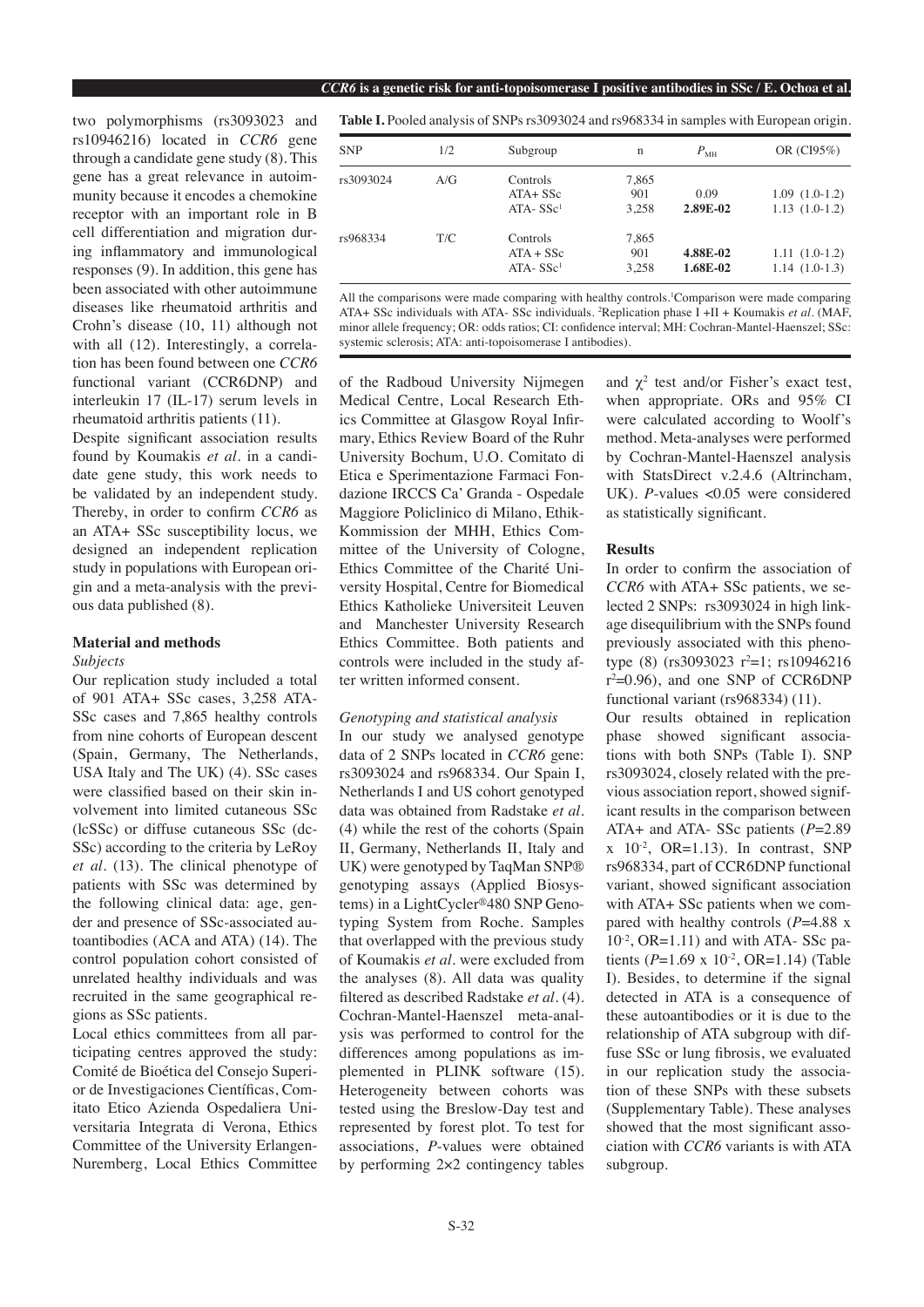| Group                               | n             |              | OR 1.3<br><b>MAF</b> |     |     |     | OR 1.2<br><b>MAF</b> |     |     |     |          | rs3093024<br>OR / MAF |          |     |           |
|-------------------------------------|---------------|--------------|----------------------|-----|-----|-----|----------------------|-----|-----|-----|----------|-----------------------|----------|-----|-----------|
|                                     | SSc<br>$ATA+$ | Controls 0.4 |                      | 0.3 | 0.2 | 0.2 | 0.1                  | 0.1 | 0.4 | 0.3 | $\left($ | 0.2                   | $\Omega$ | 0.1 | 1.17/0.44 |
| Koumakis et al.                     | 648           | 6.912        | 100                  | 100 | 99  | 96  | 88                   | -61 | 93  | 90  | -81      | 72                    | 56       | 32  | 85        |
| <b>Replication Phase</b>            | 889           | 7.865        | 100                  | 100 | 100 | 99  | 96                   | 75  | 98  | 97  | 91       | 84                    | 70       | 42  | 93        |
| Replication Phase + Koumakis et al. | 1.537         | 14.777       | 100                  | 100 | 100 | 100 | 100                  | 94  | 100 | 100 | 99       | 97                    | 90       | 64  | 99        |

**Table II.** Power calculations of the different stages of the study.

(MAF, minor allele frequency; OR: odds ratios; SSc: systemic sclerosis; ATA: anti-topoisomerase antibodies).





**Supplementary Table.** Replication study results of rs3093024 and rs968334 CCR6 gene variants in SSc samples and its subsets.

| <b>SNP</b><br>rs3093024 | 1/2<br>A/G | Subgroup<br>Controls | Replication phase |              |                    |  |  |  |
|-------------------------|------------|----------------------|-------------------|--------------|--------------------|--|--|--|
|                         |            |                      | $\mathbf n$       | $P_{\rm MH}$ | OR (CI95%)         |  |  |  |
|                         |            |                      | 7.865             |              |                    |  |  |  |
|                         |            | SSc                  | 7.865             | 0,824        | $0.99(0.9-1.1)$    |  |  |  |
|                         |            | <b>ISSc</b>          | 2.674             | 0.775        | $0.99(0.9-1.1)$    |  |  |  |
|                         |            | dSSc                 | 1.262             | 0,590        | $1.02(0.9-1.1)$    |  |  |  |
|                         |            | $ACA+$               | 1.581             | 0,742        | $0.98(0.9-1.1)$    |  |  |  |
|                         |            | $ATA +$              | 900               | 0.090        | $1.09(1.0-1.2)$    |  |  |  |
|                         |            | $ATA -1$             | 3.258             | 2,89E-02     | $1.13(1.0-1.2)$    |  |  |  |
|                         |            | $PF+Y$               | 749               | 0,158        | $1.08$ $(1.0-1.2)$ |  |  |  |
|                         |            | $PF-2$               | 1.859             | 0,070        | $1.12(1.0-1.2)$    |  |  |  |
| rs968334                | T/C        | Controls             | 7.865             |              |                    |  |  |  |
|                         |            | SSc                  | 4.528             | 0,781        | $0.99(0.9-1.1)$    |  |  |  |
|                         |            | <b>ISSc</b>          | 2.674             | 0,796        | $0.99(0.9-1.1)$    |  |  |  |
|                         |            | dSSc                 | 1.262             | 0,699        | $1.02(0.9-1.1)$    |  |  |  |
|                         |            | $ACA+$               | 1.581             | 0,742        | $0.99(0.9-1.1)$    |  |  |  |
|                         |            | $ATA +$              | 900               | 4,88E-02     | $1.11(1.0-1.2)$    |  |  |  |
|                         |            | $ATA -1$             | 3.258             | 1,68E-02     | $1.14(1.0-1.3)$    |  |  |  |
|                         |            | $PF+Y$               | 749               | 0,157        | $1.08$ $(1.0-1.2)$ |  |  |  |
|                         |            | $PF-2$               | 1.859             | 0,157        | $1.09(1.0-1.2)$    |  |  |  |

All the comparisons were made comparing with healthy controls. 1Comparison were made comparing ATA+ SSc individuals with ATA- SSc individuals. 2 Comparison were made comparing PF+ SSc individuals with PF- SSc individuals. ¥ USA cohort was removed from analysis because their diagnosis criteria of pulmonary fibrosis were different from European diagnosis criteria (Controls n=1544). (MAF: minor allele frequency; OR: odds ratios; CI: confidence interval; MH: Cochran-Mantel-Haenszel; SSc: systemic sclerosis; lSSc: limited systemic sclerosis; dSSc: diffused systemic sclerosis; ACA: anticentromere B antibodies; ATA: anti-topoisomerase antibodies; PF: pulmonary fibrosis).

In order to increase sample size and statistical power, we meta-analysed our data with the previous reported study (Table II). Previously to the analysis, all samples suspected to be overlapping between studies were excluded from our study. Besides, only one SNP was included in both studies, SNP rs3093024, thus meta-analysis was focused in it. The representation by forest plot of the eleven cohorts included in meta-analysis in the comparison of ATA+ SSc patients and healthy controls showed no statistically significant genetic heterogeneity between them (*P* Breslow-Day=0.3965) (Fig. 1). Furthermore, the statistical power reached in the meta-analysis was 99% (OR 1.16, MAF 0.43, at the 5% significant level) according to Power Calculator for Genetic Studies 2006 software (16). Thereby the results obtained in metaanalysis showed significant association with ATA+ SSc patients  $(P=1.0 \times 10^{-4})$ , OR=1.16 (95% CI 1.08–1.25)) when we compared with healthy controls.

# **Discussion**

In the present work, we performed an independent replication study in populations of European ancestry and a meta-analysis with the previously published data on *CCR6*. Our work confirms the association previously observed between *CCR6* and ATA+ SSc patients with the largest cohort of ATA+ patients used until now (8). The current work support the need of larger samples sizes to uncover SSc risk loci in the clinical sub-phenotypes.

The most significant association found in our replication was detected in the comparison between ATA+ and ATA-SSc patients in SNP rs968334. This SNP is part of functional CCR6DNP variant which correlated with the expression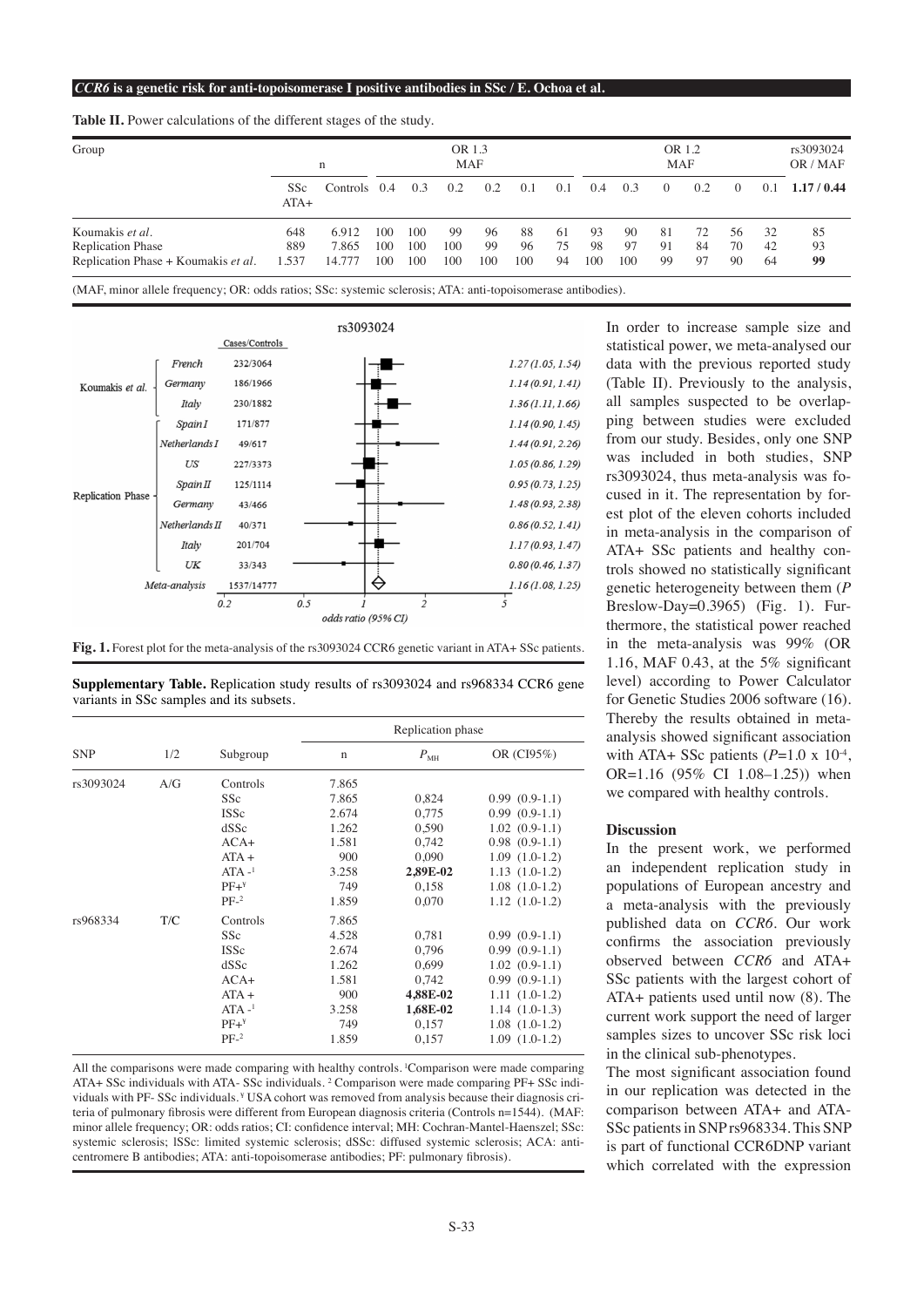level of *CCR6* and was associated with the presence of interleukin-17 (IL-17) in the sera of rheumatoid arthritis patients (11). In addition, we also showed significant association with this SNP in the comparison between ATA+ SSc patients and healthy controls. Unfortunately, this SNP had not been analysed in the previous work and for this reason has not been included in meta-analysis. Thus, future studies will be necessary to determine the relevance of CCR6D-NP functional variant in SSc patients. On the other hand, SNP rs3093024 also showed significant genetic association when comparing ATA+ and ATA- SSc patients. This SNP is located in intron 1 of *CCR6* gene and had been previously associated with rheumatoid arthritis (11). SNP rs3093024 is in high linkage disequilibrium with SNP rs3093023  $(r<sup>2</sup>=1)$  previously associated with ATA+ SSc patients by Koumakis *et al.* (8) and with functional CCR6DNP variant  $(r<sup>2</sup> > 0.8)$ . Besides, the meta-analysis of our study with previous report also detected significant association with SNP rs3093024. Altogether, these results support the previous association of *CCR6* and ATA+ SSc patients.

The relevance of anti-topoisomerase autoantibodies lies in the correlation found between its levels and skin score, disease severity and disease activity (17). Moreover, it has been proposed that the *CCR6* gene is involved in IL-17-driven autoimmunity in human diseases (11). This gene encoded a specific marker for Th17 cells (18), which appear at sites of inflammation and act attracting other T-helper cells to the inflammatory site. Besides, they are characterised by the production of interleukin-17 (IL-17) which has been found to be increased in patients with SSc (19). Furthermore, serum levels of IL-17 have been also correlated with disease severity (20). In summary, both ATA and IL-17 levels in SSc patients have been correlated with severity but to uncover the implication of *CCR6* gene in the severity of these patients will be necessary future studies.

In conclusion, we confirm the association of *CCR6* gene and SSc patients with ATA+ autoantibodies. The goal of our study was to combine two independent studies reaching the highest number of ATA+ SSc patients analysed at the moment which has allowed us to confirm with high statistical power the previously described association.

# **Acknowledgements**

We thank Sofia Vargas, Sonia García and Gema Robledo for her excellent technical assistance and all the patients and control donors for their essential collaboration. We thank Banco Nacional de ADN (University of Salamanca, Spain) who supplied part of the control DNA samples. We acknowledge support of the publication fee by the CSIC Open Access Publication Support Initiative through its Unit of Information Resources for Research (URICI).

## **Authors' affiliations**

*1 Instituto de Parasitología y Biomedicina López-Neyra, IPBLN-CSIC, Granada, Spain; 2 The University of Texas Health Science Center-Houston, Houston, TX, USA; 3 Referral Center for Systemic Autoimmune Diseases, Fondazione IRCCS Ca' Granda Ospedale Maggioire Policlinico di Milano, Milan, Italy; 4 Dept. of Rheumatology, Hospital 12 de Octubre, Madrid, Spain; 5 Dept. of Internal Medicine, Hospital Valle de Hebrón, Barcelona, Spain; 6 INSERM, Institut Cochin, Cochin Hospital, AP-HP, INSERM U1016, Sorbonne Paris Cité, and Paris Descartes University, Paris, France; 7 Paris Diderot University, INSERM U699, and Hôpital Bichat Claude Bernard, AP-HP, Paris, France; 8 Dept. of Internal Medicine, Hospital Virgen del Rocío, Sevilla, Spain; 9 Dept. of Internal Medicine, Autoimmune Diseases Unit, Hospital Clínico, Barcelona, Spain; 10Dept.of Rheumatology, Hospital Universitario de la Santa Creu y Sant Pau Barcelona, Spain; 11Dept. of Internal Medicine, Hospital Universitario Central de Asturias, Oviedo, Spain; 12Dept. of Rheumatology, Hospital Clínico Universitario San Carlos, Madrid, Spain; <sup>13</sup>Dept. of Rheumatology, Hospital Universitario Marqués de Valdecilla, IFIMAV, Santander, Spain; <sup>14</sup>Dept. of Internal Medicine, Hospital Universitario Cruces, Barakaldo, Spain; 15Dept. of Internal Medicine, Systemic Autoimmune Diseases Unit, Hospital Universitario Miguel Servet, Zaragoza,* 

*16Dept. of Systemic Autoimmune Diseases, Hospital Clínico Universitario San Cecilio, Granada, Spain; 17Dept.of Internal Medicine, Hospital Virgen de las Nieves, Granada, Spain; 18Dept. of Dermatology, University of Cologne, Cologne, Germany; <sup>19</sup>Dept. of Rheumatology and Clinical Immunology, Charité University Hospital, Berlin, Germany; 20Dept. of Clinical Immunology, Hannover Medical School, Hannover, Germany; 21Dept. of Internal Medicine, Institute for Clinical Immunology, University of Erlangen-Nuremberg, Erlangen, Germany; 22Dept. of Dermatology, Venereology, and Allergology, Ruhr-University Bochum, Bochum, Germany; <sup>23</sup>Dept. of Medicine, Università degli Studi di Verona, Verona, Italy; <sup>24</sup>Section of Epigenetics, Inst. Cancer Sciences, MVLS, University of Glasgow, Glasgow, UK; 25Arthritis Research UK Epidemiology Unit and NIHR Manchester Musculoskeletal Biomedical Research Unit, University of Manchester, Manchester Academic Health Science Centre, Manchester, UK; 26Dept. of Rheumatology, Radboud University, Nijmegen Medical Centre, Nijmegen HC, The Netherlands; 27Section Complex Genetics, Dept. of Medical Genetics, University Medical Center Utrecht, Utrecht, The Netherlands; 28Dept. of Rheumatology and Clinical Immunology, University Medical Center Utrecht, The Netherlands. <sup>29</sup>The members of the Spanish Scleroderma Group are: Norberto Ortego-Centeno and Raquel* 

*Ríos, Unidad de Enfermedades Sistémicas Autoinmunes, Dept. of Internal Medicine, Hospital Clínico Universitario San Cecilio, Granada;* 

*Rosa García Portales, Dept. of Rheumatology, Hospital Virgen de la Victoria, Málaga;* 

*María Teresa Camps, Dept. of Internal Medicine, Hospital Carlos Haya, Málaga; Antonio Fernández-Nebro, Dept. of Rheumatology, Hospital Carlos Haya, Málaga;* 

*Julio Sánchez-Román and Mª Jesús Castillo, Dept. of Internal Medicine, Hospital Virgen del Rocío, Sevilla; Mª Ángeles Aguirre and Inmaculada Gómez-Gracia, Dept. of Rheumatology, Hospital Reina Sofía/IMIBIC, Córdoba; Benjamín Fernández-Gutiérrez, Dept. of Rheumatology, Hospital Clínico San Carlos, Madrid; Esther Vicente, Dept. of Rheumatology, Hospital La Princesa, Madrid; José Luis Andreu and Mónica* 

*Spain;*